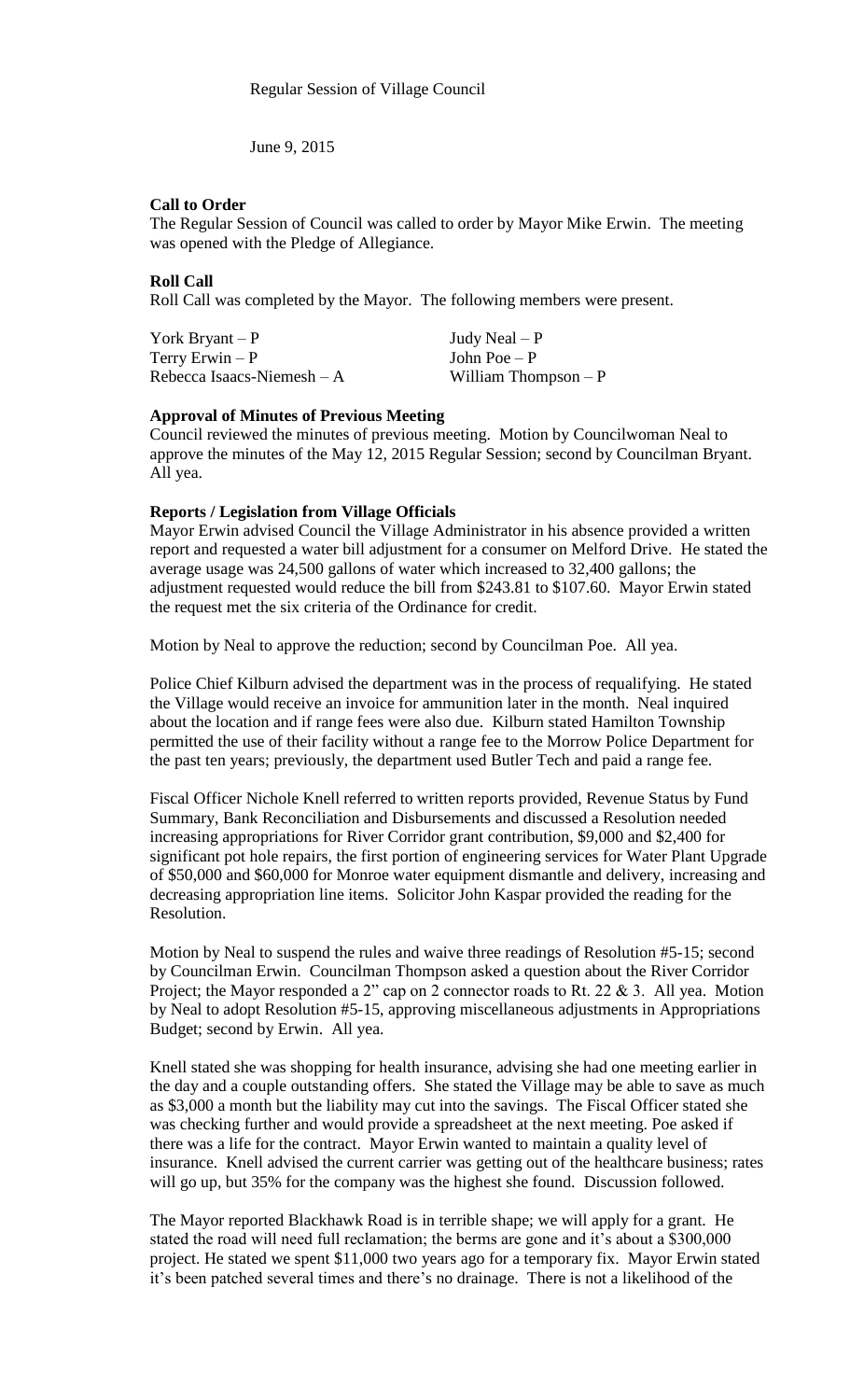June 9, 2015

Woodlands building out fast enough to take care of the problem. He stated an OPWC grant should be available. Discussion followed.

The Solicitor stated there was an outstanding Ordinance which required a third reading for the water rate increase. He also advised he was in receipt of a request from the Village Administrator by Jones Warner for authorization from Council to submit application for funding to OPWC on behalf of the Village for Morrow Blackhawk Road improvements. Kaspar stated per Mr. Campbell application was needed by June 10, 2015. Thompson asked if Jones Warner applied for all infrastructure grants. The Mayor stated they apply for many of them. The Solicitor advised authority was requested on an emergency basis.

Motion by Poe to suspend the rules and waive three readings of Resolution #6-15; second by Erwin. All yea. Motion by Poe to adopt Resolution #6-15, authorizing OPWC grant application submission for Morrow Blackhawk Road improvements; second by Erwin. All yea. Kaspar provided further detail on processing Resolution.

Solicitor Kaspar gave the third reading of Ordinance #8-15. Motion to adopt Ordinance #8-15 by Neal (initial unanimous vote to adopt 5-12-15 at first reading); second by Erwin. Thompson called for a point of order; he asked if it would be appropriate to wait until Isaacs-Niemesh was back. The Mayor stated we have a quorum. The Mayor requested a roll call, three yea, two nay from Thompson and Bryant.

Thompson stated he read ORC #731.17 regarding Passage of Ordinances/Resolutions regarding municipalities. He stated there was language included about emergency and other legislation and provided a conclusion. Thompson stated he would wait until Kaspar reviewed the code and advised regarding the vote.

Knell asked for clarification on signature required on grant documents verifying funds. The Mayor explained regarding the Village contribution when grants funding was approved.

# **Public Forum**

Mr. Donald Johnson expressed concerns of bad eye sores in the community. He cited locations where problems were perpetual. He stated he tried to help one of his neighbors. Johnson stated Administrator Smith looked at the problem. He stated he previously approached Chief Kilburn. Mr. Johnson reiterated clean-up was needed in town. Mayor Erwin stated to Mr. Johnson he understood his concern and advised currently the Village was short an employee in Public Works. Bryant stated we have no power on Council other than pass laws. The Administrator directs the employees. Discussion followed. Mr. Johnson stated he would not return to discuss the matter again.

Mr. George Bocklett stated he saw the new employee spraying grass/weeds with poisoning along the Bike Trail, a watershed for Little Miami River. He also asked about the progress on charter government. The Mayor stated we only use EPA approved methods. Ms. Luanne Cain stated Warren County sprayed at the Bike Trail. Chief Kilburn concurred the County sprayed a couple weeks prior. Mr. Bocklett stated he was concerned about poisoning getting into the river and insisted it was the new Village employee who sprayed. Fiscal Officer Knell stated the employee was working nights flushing hydrants the prior week. Discussion followed. Thompson stated three committee members were present to respond to the question on charter government.

Poe stated there is little or no activity right now. Thompson asked Poe if they were doing petitions this year. Poe stated he wanted to see Council work together to make things happen; support is needed. He stated we have two sides on Council. He said the water system is very important and we must work together. He stated committees went away when he missed one meeting. Ms. Bev Massey asked a question correlating charter government with weeds getting cleaned up in community. The Mayor responded; we are short one employee. He stated a prior employee picked up trash every morning and the town looked good. We are trying to hire someone; it is a hard job and people are not willing to do it.